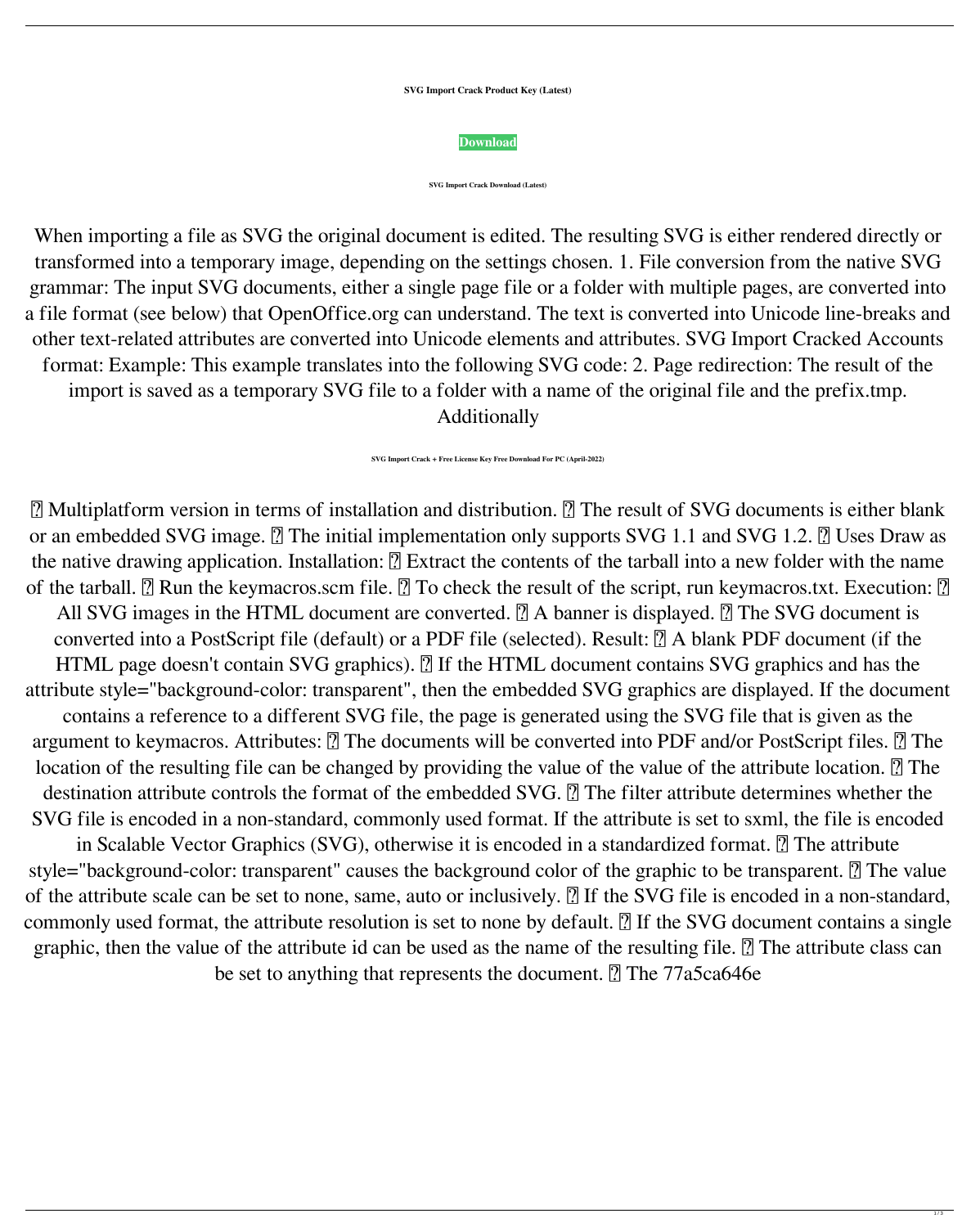The converter may not handle all features. The basic idea is to provide support for the Common, EXCEL and PLT file formats, and on top of that we try to also do some basic conversion of SVG graphics. The tool provides a basic support for importing the SVG format using the xml-stylesheet file-format. This format is relatively simple and used to transform a presentation into a document. OpenDocument allows files in this format, but not directly. The converter relies on the capabilities of OOo's "convert" application, but it's possible to use this one without OOo. The usage of the converter with libxml is described in an example/ tutorial at: A small example of using OpenOffice/LibXML: import pyodt.datamodel as model import pyodt.documents as doc import pyodt.sax as sax from pyodt import parsing data\_source = "c:/example/SVG\_geometry.xml" data\_layout = "c:/example/layout.ods" filename = "c:/example/geometry.ods" print "data\_source =", data\_source print "data\_layout =", data\_layout print "filename =", filename doc = doc.OpenDocument(data\_layout, filename) # # Create a root element and add a child document element # root = doc.Creator.CreateElement({"uri":"urn:schema s-openofficeorg-2005-12-officeorg-2007-9-messages:document"}) # doc.Creator.AddElement(root) # # Parse the document and save it to disk sax.parse(data\_source,doc,None) doc.Save(data\_layout) The limitations are:  $[$ ! A full conversion of SVG to the native OpenOffice XML format is not supported,  $[$  You must have both an OpenDocument and an XML stylesheet file format available, <sup>[2]</sup> Since this tool is still under development, future enhancements may change or be modified, and thus not all features might be covered by this converter. I

**What's New In?**

There is no SVG import. Instead, a custom filter is provided that first converts an SVG document to OpenDocument XML format and then imports it into a document. Any drawings imported via Draw are converted by the filter to OpenDocument SVG graphics (e.g. TextPath objects). For now, the filter attempts to interpret all of the SVG attributes, which may be useful for manipulation with Draw. Issues:  $\mathbb{Z}$  When exporting from OOo the SVG filter doesn't export all attributes, since they are interpreted as OpenOffice primitives. (see Issue: 50989). *A* The filter imports a document into the current document, rather than a new document. (see Issue:53500). **The filter doesn't properly import text boxes that contain text with SVG-specific characters like** " and '&'. (see Issue:54741) This filter is part of the Aritpaka suite and can be used in other products as well. If you want to create a filter for SVG import, see Issue:50965. Filter: Below is the definition of the filter, the XML schema for the filter, and an example file. The example can be opened in OpenOffice.org (2.4.0 or higher). When editing the example, it is assumed that it has been saved in the location ooo\_schemas/svg\_import.xsd and that the following XML file is loaded as XML filter: